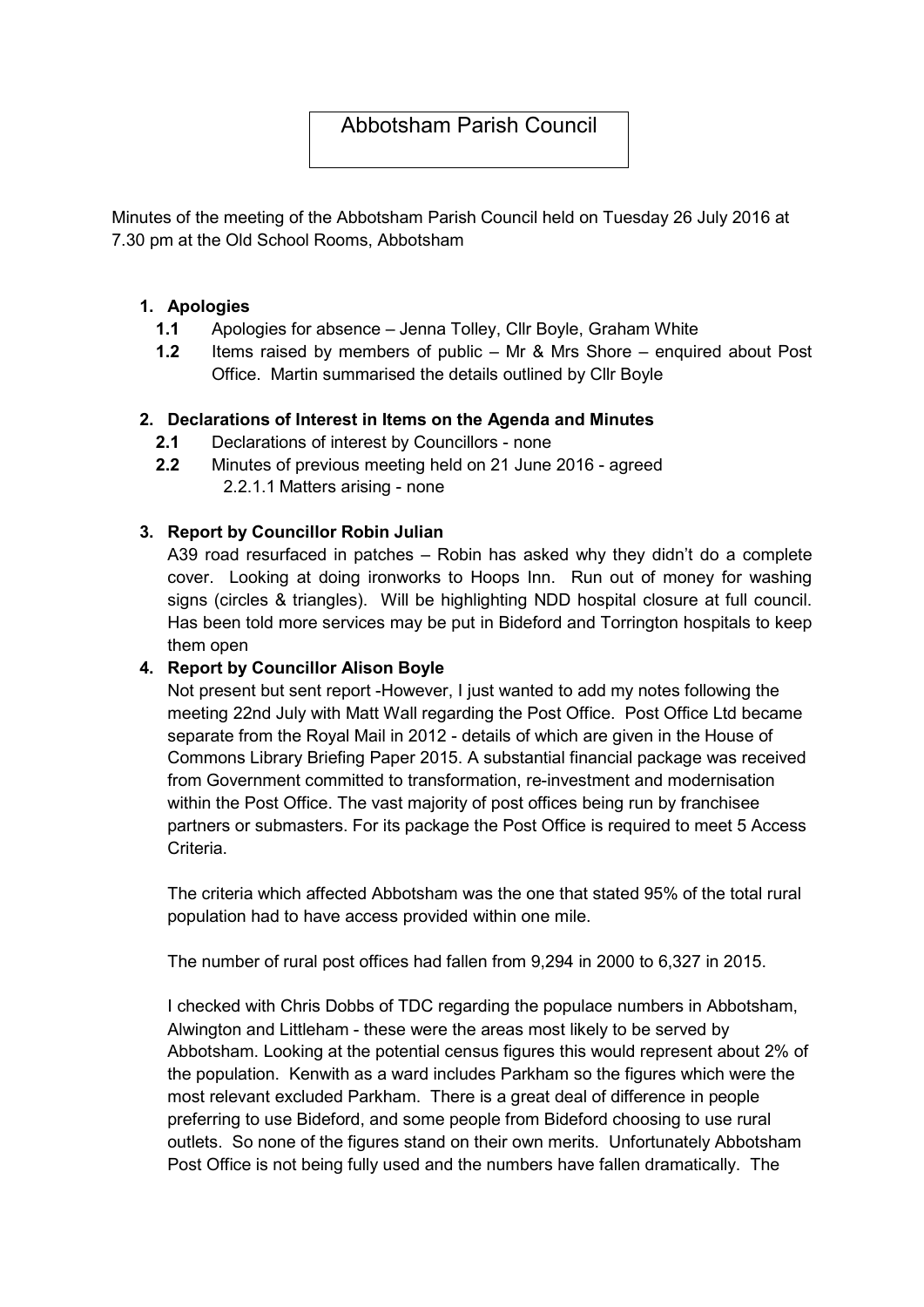Purpose of the meeting on 22nd July was to regard the possible options for keeping a post service in the village.

I reviewed the Network Transformational Programme and Mr. Wall confirmed that the programme is being applied.

As we all know, efforts have been made for many years by the current owners but the postmaster eventually resigned. The post office now falls into a Temporary Closed Service. Local contacts had been approached but were not able to take on the responsibility. As I understand it the post office will stage a Hosting Service. This will result in the post office being operated by someone twice a week for 3 hour sessions. There will be a small benefit available to the person taking this on, under the Community Grant system. The letter box can stay in the wall if the new owners of the premises agree.

Please would you accept this as my report for the meeting this evening

### 5. Planning

5.1 Close Care dwellings at Kenwith Castle for Chichester Homes – give a holding reply that we will discuss at our meeting on 6 September

# 6. Clerks Report

- 6.1 Boundary changes for Kenwith Gardens email circulated and will be dealt with by TDC after boundary commission
- 6.2 Road traffic closures/work circulated
- 6.3 TAP funding ask Alwington/Littleham how they are using their TAP funding. Grass cutting no longer an option

# 7. Chairs Report

- 7.1 VIPS/maintenance in the Village Jenna going to send out email with list of jobs that need doing. What jobs need to be included – edging along St Helens and Pump Lane, first bit in Pump Lane needs to be trimming back again. Ditches at bottom of Rocky Lane (near stream) need clearing out. Hedge from Vicarage Close/ to junction needs attention. Hedge of Ann Elston's coming over into Pump Lane – Roger to speak to Ann.
- 7.2 Post office closure Village Hall happy for hall to be used for outreach post office

#### 8. Correspondence

8.1 Round Robin Items – emails sent

#### 9. Any Other Business

Write to Mickey to thank him for doing posts

Should we be making parish council response to link road improvements consultation. Why has the stretch from Heywood Road to Abbotsham Cross not been mentioned. Westward Ho! Junction accident hotspot. Traffic build up towards